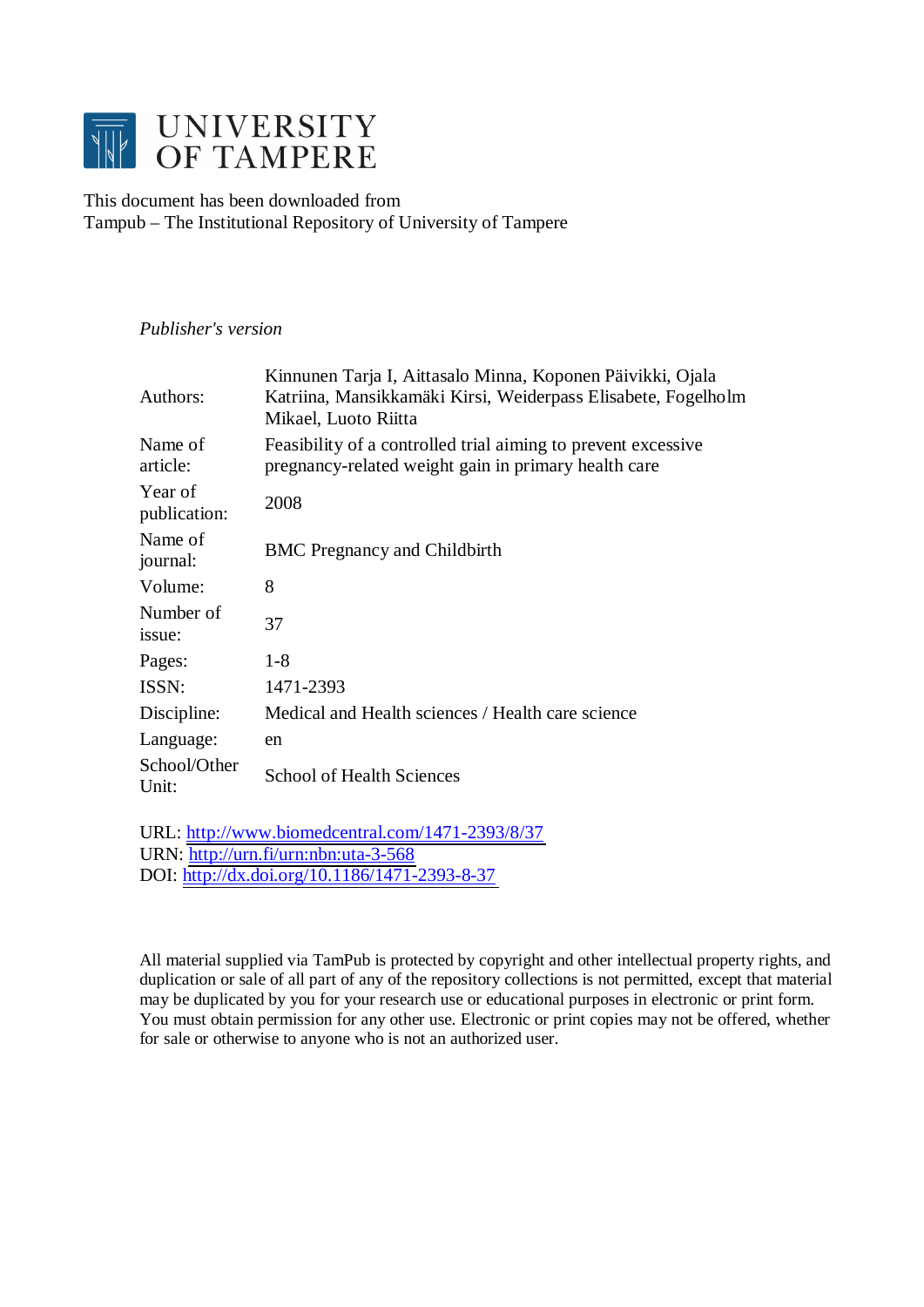# Research article **[Open Access](http://www.biomedcentral.com/info/about/charter/)**

**[BioMed](http://www.biomedcentral.com/)** Central

# **Feasibility of a controlled trial aiming to prevent excessive pregnancy-related weight gain in primary health care** Tarja I Kinnunen<sup>\*1</sup>, Minna Aittasalo<sup>1</sup>, Päivikki Koponen<sup>2</sup>, Katriina Ojala<sup>1</sup>,

Kirsi Mansikkamäki<sup>1</sup>, Elisabete Weiderpass<sup>3,4,5</sup>, Mikael Fogelholm<sup>1,6</sup> and Riitta Luoto $1,7$ 

Address: 1UKK Institute for Health Promotion Research, PO Box 30, 33501 Tampere, Finland, 2Department of Health and Functional Capacity, National Public Health Institute, Helsinki, Finland, 3Department of Medical Epidemiology and Biostatistics, Karolinska Institutet, Stockholm, Sweden, <sup>4</sup>Department of Etiological Research, Institute of Population-Based Cancer Research, Cancer Registry of Norway, Oslo, Norway,<br><sup>5</sup>Department of Genetical Epidemiology, Folkhalsan Research Center, Samfundet Folkhäls of Finland, Helsinki, Finland and 7Tampere School of Public Health, University of Tampere, Tampere, Finland

Email: Tarja I Kinnunen\* - tarja.i.kinnunen@uta.fi; Minna Aittasalo - minna.aittasalo@uta.fi; Päivikki Koponen - paivikki.koponen@ktl.fi; Katriina Ojala - katriina.ojala@uta.fi; Kirsi Mansikkamäki - kirsi.mansikkamaki@uta.fi; Elisabete Weiderpass - eliwei@ki.se; Mikael Fogelholm - mikael.fogelholm@aka.fi; Riitta Luoto - riitta.luoto@uta.fi

\* Corresponding author

Published: 11 August 2008

*BMC Pregnancy and Childbirth* 2008, **8**:37 doi:10.1186/1471-2393-8-37

[This article is available from: http://www.biomedcentral.com/1471-2393/8/37](http://www.biomedcentral.com/1471-2393/8/37)

© 2008 Kinnunen et al; licensee BioMed Central Ltd.

This is an Open Access article distributed under the terms of the Creative Commons Attribution License [\(http://creativecommons.org/licenses/by/2.0\)](http://creativecommons.org/licenses/by/2.0), which permits unrestricted use, distribution, and reproduction in any medium, provided the original work is properly cited.

Received: 9 October 2007 Accepted: 11 August 2008

# **Abstract**

**Background:** Excessive gestational weight gain and postpartum weight retention may predispose women to long-term overweight and other health problems. Intervention studies aiming at preventing excessive pregnancy-related weight gain are needed. The feasibility of implementing such a study protocol in primary health care setting was evaluated in this pilot study.

**Methods:** A non-randomized controlled trial was conducted in three intervention and three control maternity and child health clinics in primary health care in Finland. Altogether, 132 pregnant and 92 postpartum women and 23 public health nurses (PHN) participated in the study. The intervention consisted of individual counselling on physical activity and diet at five routine visits to a PHN and of an option for supervised group exercise until 37 weeks' gestation or ten months postpartum. The control clinics continued their usual care. The components of the feasibility evaluation were 1) recruitment and participation, 2) completion of data collection, 3) realization of the intervention and 4) the public health nurses' experiences.

**Results:** 1) The recruitment rate was slower than expected and the recruitment period had to be prolonged from the initially planned three months to six months. The average participation rate of eligible women at study enrolment was 77% and the drop-out rate 15%. 2) In total, 99% of the data on weight, physical activity and diet and 96% of the blood samples were obtained. 3) In the intervention clinics, 98% of the counselling sessions were realized, their contents and average durations were as intended, 87% of participants regularly completed the weekly records for physical activity and diet, and the average participation percentage in the group exercise sessions was 45%. 4) The PHNs regarded the extra training as a major advantage and the high additional workload as a disadvantage of the study.

**Conclusion:** The study protocol was mostly feasible to implement, which encourages conducting large trials in comparable settings.

**Trial registration:** Current Controlled Trials ISRCTN21512277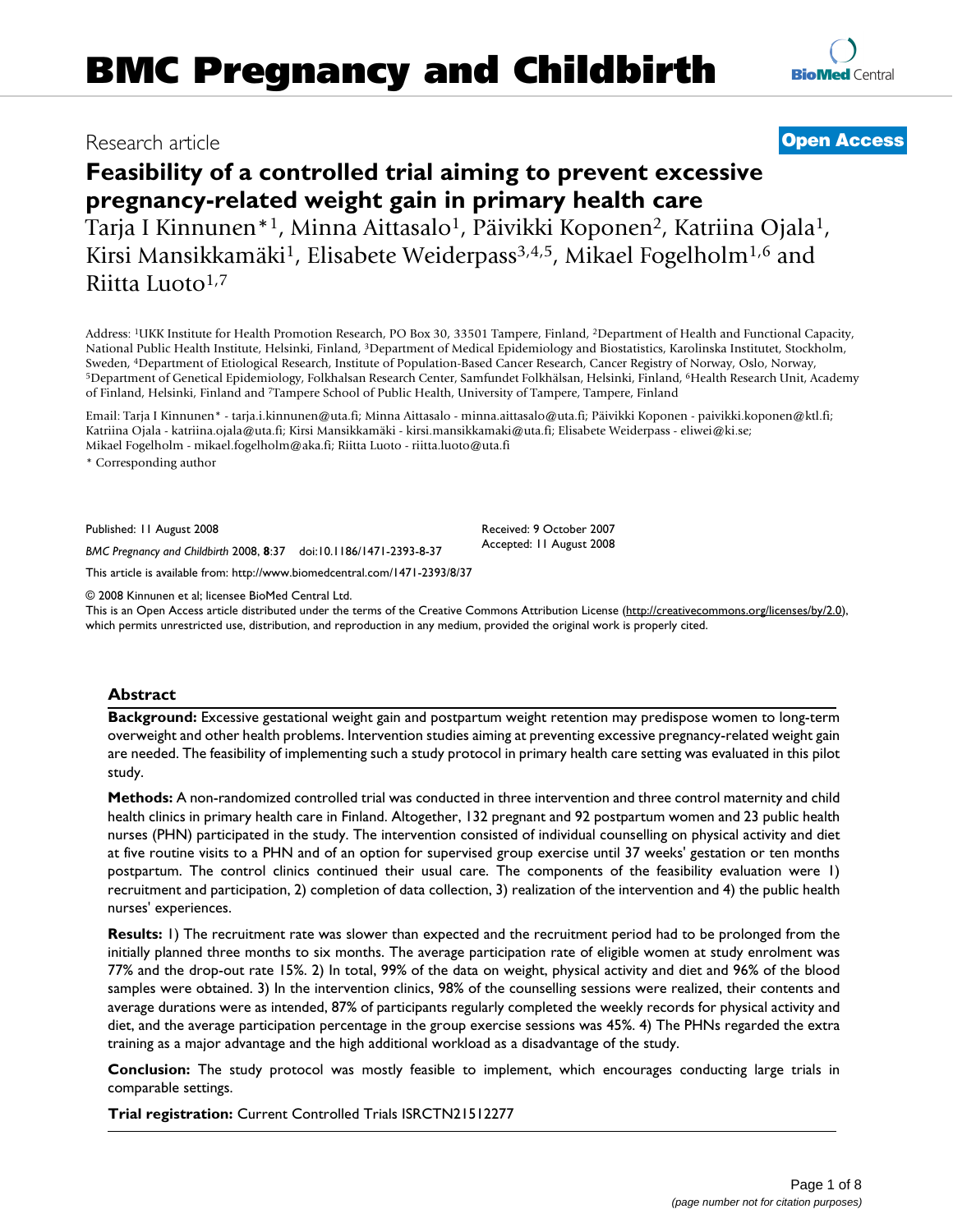# **Background**

Obesity has become an epidemic throughout the world and increases the risk of several diseases such as type 2 diabetes, cardiovascular disease and certain cancers [1]. For women, long-term weight problems sometimes begin during pregnancy or the postpartum period [2]. A large proportion of women gain weight in excess of the recommendations [3] during pregnancy [4-6]. Excessive weight gain increases the risk of pregnancy complications, infant macrosomia, caesarean section [7] and possibly also subsequent breast cancer [8]. In addition, excessive gestational weight gain is the primary risk factor for high postpartum weight retention [4,6]. Although the average postpartum weight retention is quite small (0.5 to 3 kg) [5], up to 20 percent of women retained at least 5 kg after pregnancy in some studies [4].

The effect of dietary and physical activity habits on gestational weight gain and postpartum weight retention is still unclear [6]. Therefore, behavioural interventions are needed to study whether counselling women on diet, physical activity and healthy weight development during and after pregnancy can prevent pregnancy-related weight problems and subsequent obesity [5,6]. One exceptionally good setting for this is the Finnish maternity and child health care system, which is funded through public taxation and utilized by almost all pregnant women (99.7%) and children (98%) in Finland [9,10]. Before initiating such a large behavioural intervention, a pilot study was conducted. The aim of the present pilot study was to evaluate the feasibility of implementing such intervention in maternity clinics (MC) and child health clinics (CC) in primary health care in Finland. The feasibility was evaluated because previous interventions with similar aims [11-15] have been carried out in different settings in countries not having a primary health care system comparable to that in Finland. The specific objectives for feasibility evaluation were to assess selected indicators for recruitment and participation, completion of data collection, realization of the intervention and public health nurses' experiences on implementing the study protocol. The feasibility of the physical activity counselling has been described elsewhere in detail [16]. We hypothesized that the study protocol would be feasible to implement in the routine maternity and child health care.

#### **Methods**

#### *Study design*

The study was conducted in six MCs and CCs in the city of Tampere and the town of Hämeenlinna. The selection of the clinics was based on the clinics' administrative personnel's suggestion for suitable clinics. In the larger trial, a larger number of other clinics will be randomized to intervention and control clinics. The most important reason for randomizing the clinics instead of individuals – i.e.

public health nurses (PHN) or pregnant and postpartum women – is the likelihood of contamination of the PHNs' counselling practices. In this pilot study, three MCs and CCs volunteered to be intervention clinics and the remaining clinics were treated as control clinics. Feasibility of the study protocol was evaluated separately in the MCs and the CCs, because the larger trial was meant to begin in early pregnancy and continue after delivery.

#### *Study protocol*

In Finland, women with no earlier deliveries are recommended to make 11–15 visits to a PHN and three visits to a physician during pregnancy [17]. In the CCs, ten visits to a PHN and three visits to a physician are recommended during the child's first year of life [18]. The study protocol was mainly implemented on five of the routine visits to a PHN in the MC or the CC. The visits at which the women met both a PHN and a physician could not be utilized due to tight schedules.

Fourteen PHNs from the intervention clinics and nine PHNs from the control clinics participated in the study. The PHNs recruited pregnant and postpartum women with no previous deliveries for the study. The exclusion criteria were age under 18 years, type 1 or 2 diabetes mellitus, twin pregnancy, physical disability preventing exercise, substance abuse, treatment or clinical history of any psychiatric illness, otherwise problematic pregnancy (defined by a doctor), inadequate language skills in Finnish and intention to change residence within three months. The PHNs recruited the pregnant women by phone when making an appointment for the first MC visit. The postpartum women were recruited when the PHN visited the participant's home after delivery or on the participant's first visit to the CC. As this was a pilot study, the sample size was not based on power calculations. Instead, the aim was to recruit at least 40 pregnant and 40 postpartum women from the intervention and the control clinics (160 participants in total). All participants provided written informed consent to participation. The study was approved by the Ethics Committee of the Pirkanmaa Hospital District.

Data collection was similar in the intervention and the control clinics (Table 1). The PHNs sent the baseline questionnaire to the participants' homes and the participants returned the completed questionnaire on their first visit. The follow-up questionnaires and the first feedback questionnaire were completed in the waiting room before the consultation. The researchers sent the last feedback questionnaire to the participants' homes and the participants returned them in sealed envelopes on their last visits. The PHNs took a copy of the standard maternity cards of the pregnant and the postpartum participants after delivery. As an additional measurement not generally included in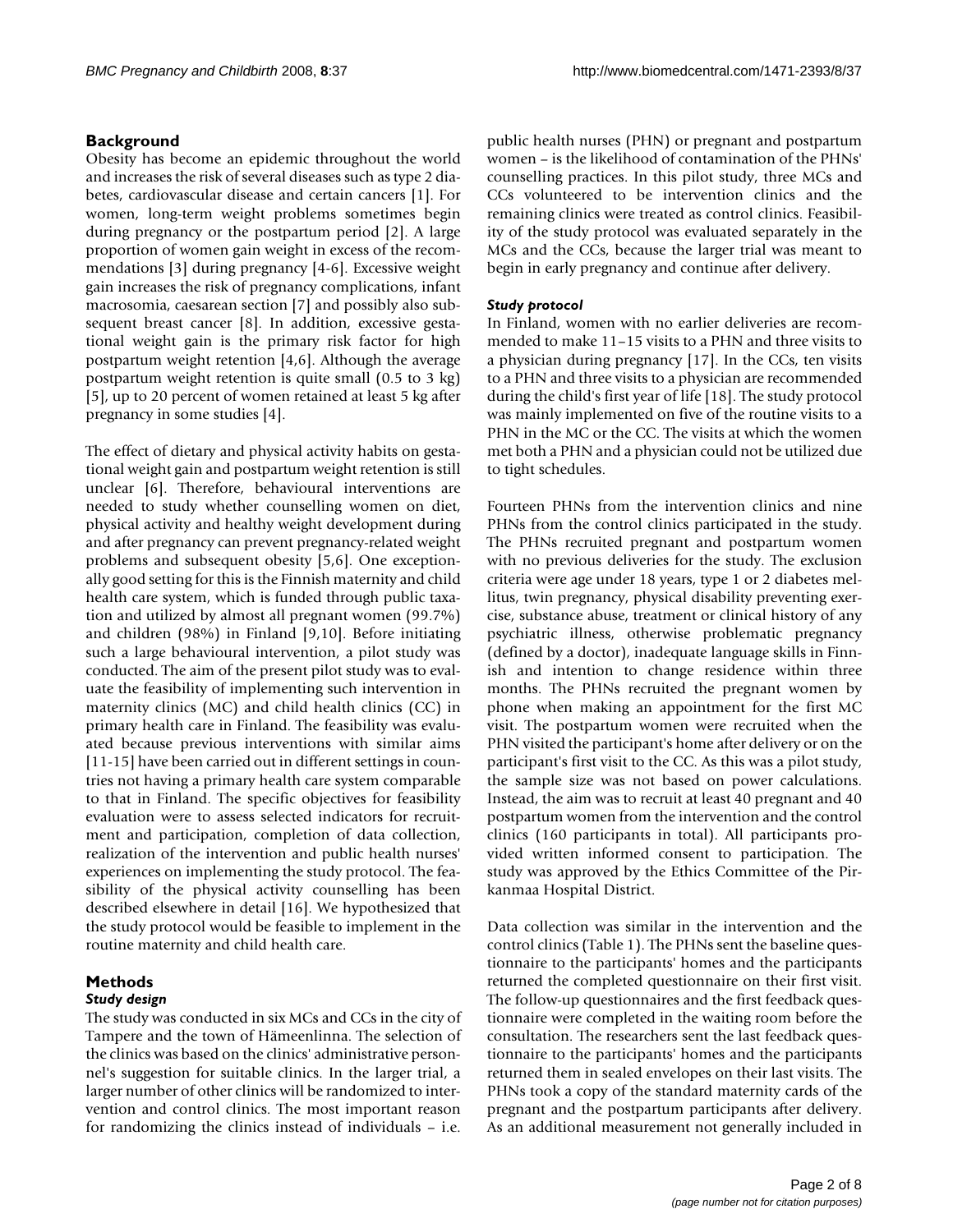**Table 1: Data collection in the intervention and the control clinics**

|                                                                                                              | <b>Pregnant women</b><br>(weeks' gestation) | Postpartum women<br>(months postpartum) |
|--------------------------------------------------------------------------------------------------------------|---------------------------------------------|-----------------------------------------|
| Questionnaires for the participants                                                                          |                                             |                                         |
| Background, physical activity, diet, psychosocial wellbeing                                                  | $8 - 9$                                     |                                         |
| Physical activity, feedback for physical activity counselling                                                | $16 - 18$                                   |                                         |
| Diet, feedback for dietary counselling                                                                       | $22 - 24$                                   |                                         |
| Background, physical activity, diet, psychosocial wellbeing                                                  | $36 - 37$                                   | 10                                      |
| Feedback for the physical activity and dietary counselling and the study as a whole<br>Other data collection | $36 - 37$                                   | 10                                      |
| Adverse events form                                                                                          | 16–18, 22–24, 32–34 and 36–37               | 3, 5, 6 and 10                          |
| A copy of the maternity card (weight development and other data on pregnancy)                                | after delivery                              |                                         |
| Weight and waist circumference measurement form                                                              |                                             | 2, 3, 5, 6 and 10                       |
| Blood sample                                                                                                 | $9 - 11$ and $36 - 37$                      | $2 - 2.5$ and 8                         |
| A 3-day food record prior to the blood sample                                                                | 9-11 and 36-37                              |                                         |
| Nipple aspirate fluid (NAF) sample                                                                           |                                             | $8 - 12$                                |

care, they also measured the weight and waist circumference of the postpartum women at each of the five visits. The PHNs used a structured form to record the incidence of selected adverse events reported by the participants at four of the visits. These adverse events included vaginal bleeding, strong contractions (in pregnant participants), dizziness, dyspnea, headache, chest pain, excessive tiredness or fatigue experienced by the participant, calf pain or swelling and musculoskeletal symptoms. Blood and nipple aspirate fluid (NAF) samples were collected in order to measure the selected hormones and growth factors related to breast cancer risk. To obtain a milk-free NAF sample, the NAF samples were collected at least one month after the participant had stopped breastfeeding. The blood and NAF samples were taken by the Medical Laboratory Technologists of the UKK Institute. No attempt was made to collect data from the drop-outs.

In the control clinics, the PHNs continued their usual physical activity and dietary counselling practices. In the intervention clinics, the intervention included individual counselling on physical activity and diet and an option to attend supervised group exercise sessions once a week at a location close to the clinic (Figure 1). The content of the intervention is described in more detail elsewhere [19,20]. Briefly, the purpose was to promote leisure time physical activity and healthy dietary habits and thereby to hold the gestational weight gain of the pregnant participants within the recommended range [3] and to support the postpartum participants' return to their pre-pregnancy weight during the study. The PHNs proceeded in the counselling with the help of counselling cards, and 20–30 min was allocated for each primary counselling session and 10–15 min for each booster session. The participants used a follow-up note book to keep record of their compliance with the physical activity and the dietary plans agreed at the counselling sessions.

Before the study began, the PHNs of the intervention clinics were trained in the counselling procedures and the study arrangements (12 h in total) and the PHNs of the control clinics for the study arrangements (6 h in total) by the research group. All PHNs received a handbook in which the tasks related to each visit were explained. One or two researchers visited each clinic monthly during the study. One supportive meeting was held for the PHNs of the intervention and the control clinics separately. The exercise instructors  $(n = 10)$  were trained for the group exercise sessions by the research group (10 h in total).

#### *Baseline comparability of the clinics*

The location of the clinics should not have any effect on the services the clinics provide, because all clinics are supposed to follow the national guidelines for maternity and child health care [17,18]. In these guidelines, the number, timing and main content of the visits are defined. On the



# **Figure 1 Intervention in the intervention clinics.**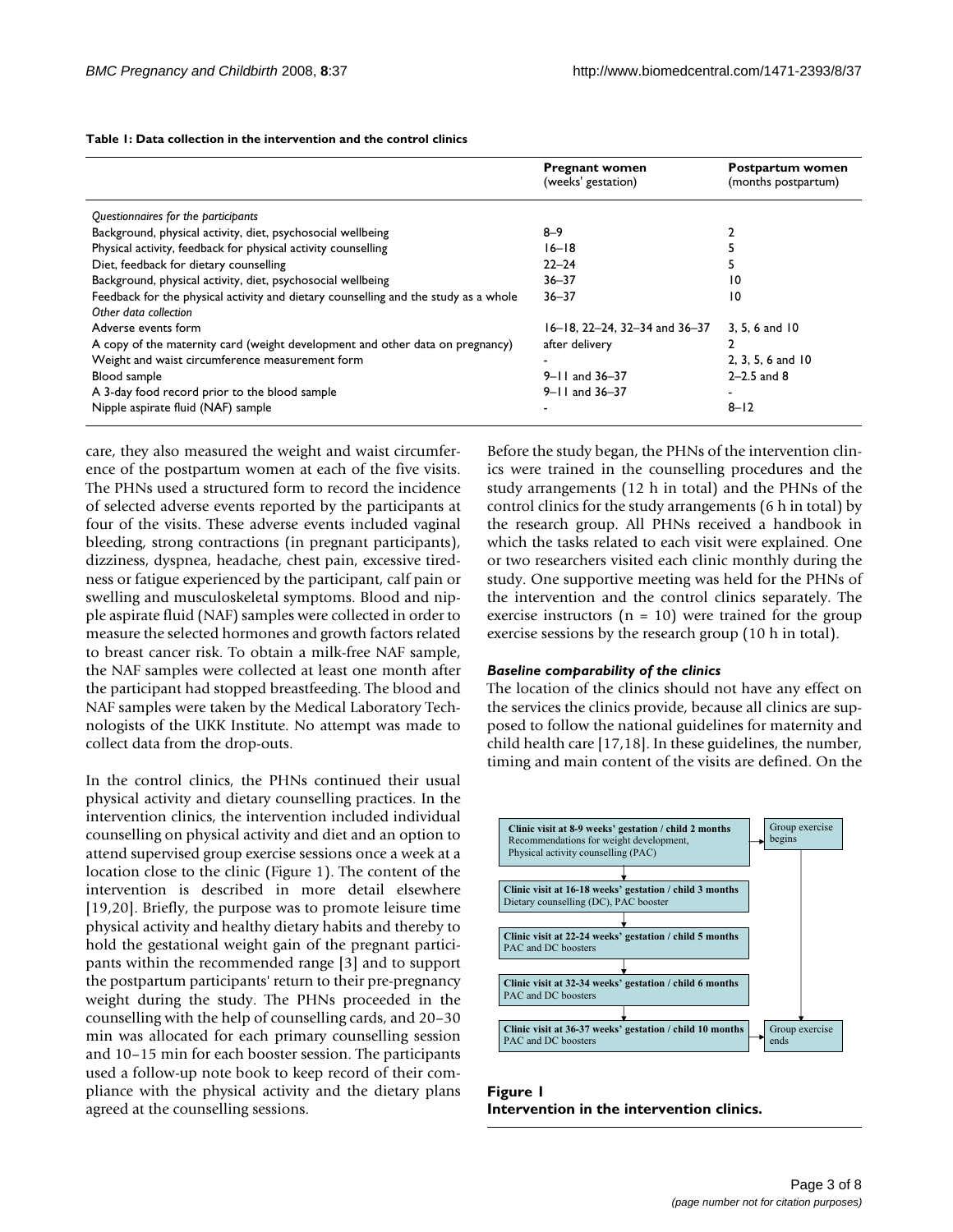other hand, PHNs' work is quite autonomous and they implement counselling in their personal way.

Information on the background characteristics and the usual counselling practices of the PHNs was collected by a questionnaire (n = 21) before the PHNs were trained for the study. The responses varied between the six MCs and CCs, but the numbers of PHNs in each clinic were too small to test the statistical significance of the betweenclinic differences. Concerning all clinics, 15 (71%) PHNs were aged 40 years or more. The PHNs had either the official degree of PHN (n = 15), midwife (n = 1) or both (n = 5). Of those PHNs who had worked in a MC, the median time of working in a MC was 3.5 (range 1 to 30) years. Likewise, of those PHNs who had worked in a CC, the median time of working in a CC was 13.0 (range 1 to 26) years. The counselling practices varied remarkably between the PHNs, but not between the PHNs of the intervention and the control clinics [19,20].

In Finland, the clinic attended by each pregnant and postpartum woman is determined by her place of residence. The socioeconomic background of the residents varies between these areas, which may also have affected the characteristics of the participants. There was some variation in the participants' mean age, mean pre-pregnancy BMI, education level, smoking status and the baseline dietary and physical activity habits between the six clinics (results not shown), but the statistical significance of the differences could not be tested due to the small number of participants in each clinic. Information on these variables has been reported earlier in the intervention and the control clinics [19,20].

# *Feasibility evaluation*

The feasibility assessment of the study protocol comprises the following four components. The main indicators and data collection for each component are described below.

# *1) Recruitment and participation*

Information on the achievement of the recruitment aim (40 participants per group, 160 in total) within three months, the participation rate of the eligible women and the drop-out rate of participants were obtained from the standardized recruitment forms used by each PHN.

# *2) Completion of data collection*

The proportion of data obtained on weight development, diet and physical activity was assessed from the number of completed and returned baseline and follow-up questionnaires, maternity cards and postpartum weight measurement forms. Information on the proportion of blood samples obtained was collected from the laboratory records.

# *3) Realization of the intervention*

Concerning the intervention clinics, the realization rate, content and duration of counselling sessions was assessed from the PHNs' counselling cards. Each counselling session was regarded to have been implemented as intended if all essential parts of the counselling card were filled in for the session. The proportion of women completing  $\geq$ 75% of the weekly records for physical activity and diet was obtained from the participants' follow-up notebooks. The mean participation percentage in the group exercise sessions was determined by calculating first the participation percentage of each woman separately from the number of sessions available for her and then averaging the individual participation percentages. Information on participation was obtained from the participant lists kept by the exercise instructors.

# *4) The PHNs' experiences*

Information on the PHNs' opinions of the appropriateness of the training for the study was collected using a questionnaire three months after the initiation of the study. The PHNs assessed the training on the Osgood scale  $(1 = \text{very poor} \dots 5 = \text{excellent})$ . Additionally, the advantages and the disadvantages of the study for the PHNs were inquired from them by a semi-structured interview within two weeks each PHN's last participant had finished the study.

# **Results**

# *Recruitment and participation*

As only 113 participants were enrolled within the three months allocated, the recruitment period was prolonged to six months (Table 2). Finally, of all potential 327 women with no earlier deliveries, 277 women were eligible and 224 women participated in the study (Figure 2). The participation rate was lower in the intervention than in the control clinics (Table 2). The drop-out rate was low  $($  ≤ 11%) in all clinics except for the intervention MCs (29%). Figure 2 presents the reasons for dropping out. Of the reasons related to this study, some drop-outs in the intervention clinics were unwilling to fill in more questionnaires, food records or the follow-up notebook. Other reasons, reported mostly in the control clinics, were reluctance to give the blood samples or difficulties to find the time for this.

# *Completion of data collection*

The proportions of data obtained on weight, physical activity and diet were 96–100% and the proportions of blood samples obtained were 95–98% (Table 2). The blood samples were obtained as intended at 11.5 (sd 2.1) and 36.5 (sd 0.7) weeks' gestation or at 2.6 (sd 0.3) and 8.3 (sd 0.3) months postpartum on average. The food records were obtained from all pregnant participants except for one at baseline and two at follow-up. Of the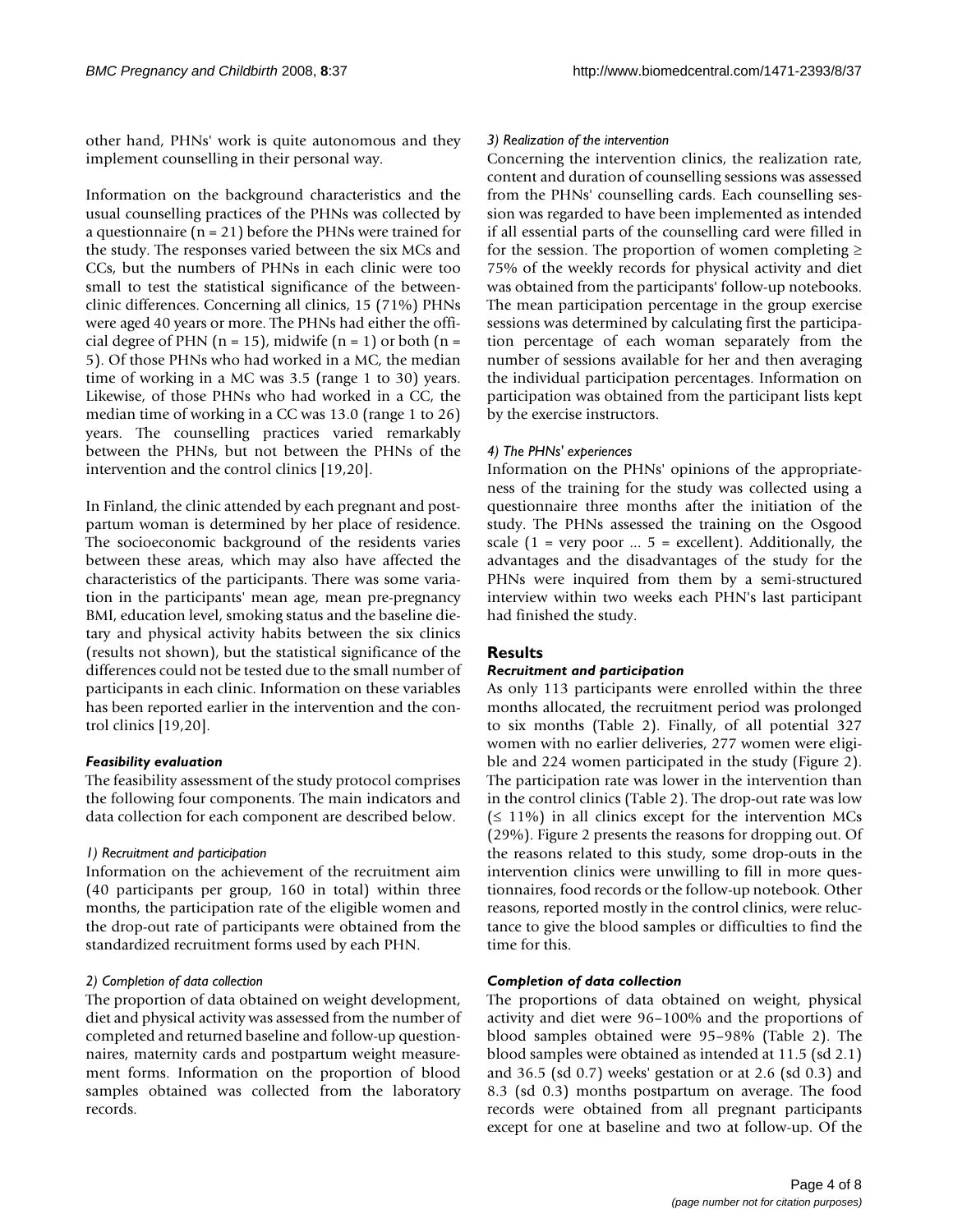#### **Table 2: Feasibility of the study protocol1**

| <b>Components and main indicators</b>                                                                           | <b>Maternity clinics</b>    |              | <b>Child health clinics</b> |     |                                                               |
|-----------------------------------------------------------------------------------------------------------------|-----------------------------|--------------|-----------------------------|-----|---------------------------------------------------------------|
|                                                                                                                 | <b>Intervention Control</b> |              | <b>Intervention Control</b> |     | Total                                                         |
| I) Recruitment and participation                                                                                |                             |              |                             |     |                                                               |
| Aim for recruitment achieved within three months<br>(40 of participants per group, 160 in total)                | yes                         | no           | no                          | no  | no                                                            |
| Participation rate of eligible women (%)                                                                        | 73                          | 77           | 78                          | 85  | 77                                                            |
| Drop-out rate of participants (%)                                                                               | 29                          | $\mathbf{H}$ | 9                           | 5   | 15                                                            |
| 2) Completion of data collection                                                                                |                             |              |                             |     |                                                               |
| Proportion of data obtained on weight, physical<br>activity and diet (%)                                        | 96                          | 100          | 99                          | 100 | 99                                                            |
| Proportion of blood samples obtained (%)                                                                        | 98                          | 95           | 96                          | 97  | 96                                                            |
| 3) Realization of the intervention                                                                              |                             |              |                             |     |                                                               |
| Realization rate of counselling sessions $(\%)^2$                                                               | 98                          |              | 98                          |     | 98                                                            |
| Duration (min) of counselling sessions, mean (sd)                                                               |                             |              |                             |     | All mean durations were within<br>allocated time <sup>2</sup> |
| Primary sessions                                                                                                | 24.0(4.7)                   |              | 25.9(8.3)                   |     |                                                               |
| <b>Booster sessions</b>                                                                                         | 10.4(3.6)                   |              | 10.5(3.3)                   |     |                                                               |
| Proportion of women completing $\geq$ 75% of the weekly<br>records for both physical activity and diet $(\%)^3$ | 87                          |              | 85                          |     | 86                                                            |
| Participation percentage in group exercise sessions<br>(mean, sd)                                               | 38.6 (28.3)                 |              | 50.7 (28.5)                 |     | 45.1 (28.7)                                                   |

1 The drop-outs are included only when evaluating the component 1). The results concerning the component 4) are described in the text only.

<sup>2</sup> None of the counselling cards was missing.

3 Numbers of missing follow-up note books were 3 in the maternity clinics and 1 in the child health clinics.

postpartum participants, the NAF samples were obtained from 41 (48%) participants, on average at 12.1 (sd 3.3) months postpartum. NAF samples were not obtained from participants who had not stopped breastfeeding at least one month ago  $(n = 11)$ , participants who were not willing to give the sample  $(n = 9)$ , changed residence  $(n = 1)$ 2) or for unknown reasons ( $n = 6$ ). In addition, the Medical Laboratory Technologists did not succeed in collecting sufficient NAF from 16 women. All but two adverse events forms were returned.

#### *Realization of the intervention*

In the intervention clinics, 98% of the counselling sessions were realized as intended and the mean durations of the sessions were as intended (Table 2). All primary counselling sessions were realized. The proportion of participants completing the follow-up notebook records regularly ( $\geq 75\%$  of weekly records) was high (86%). The mean participation percentage in the group exercise sessions was higher among the postpartum than the pregnant women (51% vs. 39%).

# *Public health nurses' experiences*

Using the 5-point scale, the PHNs of the intervention clinics scored the training for study arrangements 3.4 (sd 1.2), physical activity counselling 3.9 (sd 1.1) and dietary counselling 3.6 (sd 1.1) on average. The PHNs of the control clinics scored the training for study arrangements 3.9

(sd 0.7) on average. Nearly all PHNs regarded the training and the support during the study as sufficient and the researchers' visits to the clinics as useful.

The PHNs of the intervention clinics considered the increased knowledge on physical activity and diet and the improved counselling skills to be the major advantages of the study for them. The PHNs of the control clinics appreciated the training they were promised after the study. The major disadvantage reported by the PHNs was that implementation of the study protocol took too much time. The extra time needed for the visits was 40–60 min/visit in the intervention clinics and 10–20 min/visit in the control clinics on average.

# **Discussion**

We evaluated whether a study protocol aiming at preventing excessive gestational weight gain and postpartum weight retention could be feasibly implemented in the Finnish maternity and child health care system. Integrating a study protocol into the routine functions of primary health care is a demanding task, but we managed to implement the protocol mostly as intended.

The overall participation rate was high (77%) and the drop-out rate low (15%). Data on weight development, diet and physical activity was collected very successfully. The proportion of blood samples obtained was extremely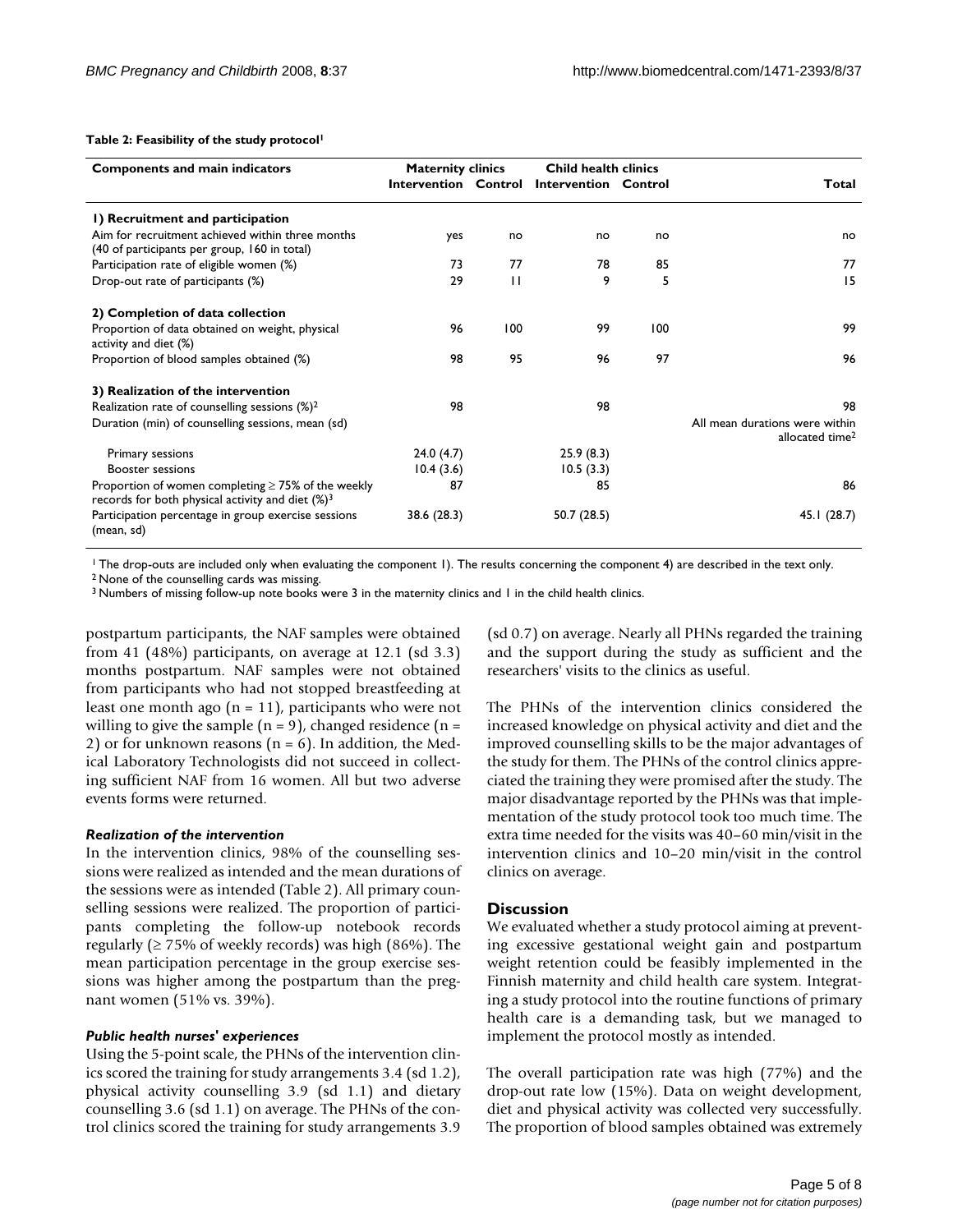

# **Figure 2 Participant flow.**

high, indicating that collection of this kind of material is possible in studies conducted in real health care settings. In the intervention clinics, almost all counselling sessions were realized as intended and most participants recorded their adherence to the physical activity and dietary plans regularly to their follow-up notebook. This success reflects the PHNs' and the participants' strong commitment to the study, possibly because they were able to see the importance of the study and to see some personal benefits compensating the burden.

Although the main experiences were positive, some problems were encountered. The recruitment time needed to be prolonged because the recruitment of the participants was slower than expected. The experience helps in estimating the realistic time needed for recruitment in further studies. The participation rate was slightly lower in the intervention clinics than in the control clinics, which may be related to the participants' background characteristics, to their reluctance to improve or monitor their dietary and physical activity habits or to the PHNs' motivation to recruit participants. In further studies, the way in which study is introduced to the participants and how they are motivated to participate in it will be especially important.

The drop-out rate was higher in the intervention MCs than in the other clinics, but the reasons for drop-out seemed quite plausible in all clinics. Pregnancy is often associated with changing residence and, consequently, clinics. For some women who changed residence, we managed to collect the follow-up questionnaires and the maternity cards by mail, thus preventing them dropping out of the study. Some women withdrew for reasons related their pregnancy (such as twin pregnancy or risk for premature delivery) or a stressful life situation. Additionally, as postpartum weight retention was the main outcome for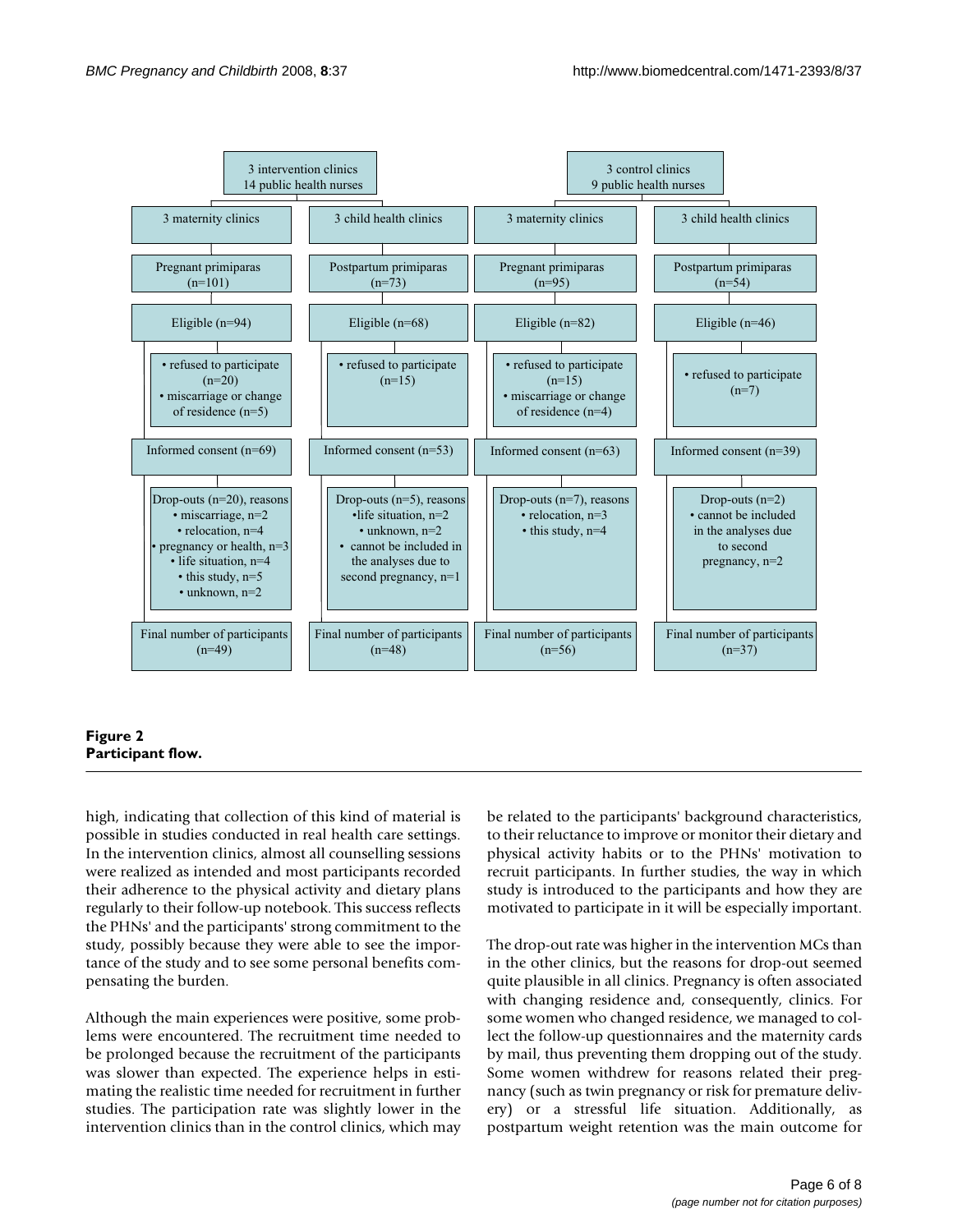postpartum participants in the effectiveness analyses, we had to exclude women who were pregnant again 10 months after their first delivery. On the other hand, the drop-outs related to the missing blood samples actually occurred due to misunderstanding because the participants would have been allowed to continue the study despite not giving the blood samples. Some participants in the intervention clinics withdrew because they found the data collection too burdensome. Therefore, the amount of data collection should be paid more attention in further studies. For this pilot study, we collected feasibility information, which may not be necessary in further studies.

Although the other data collection was successful, NAF samples were obtained from only 41% of the postpartum participants. The sample could not be obtained from women who were still breastfeeding when the collection of the samples was finished. Further studies should allocate a longer time period for collection of NAF samples. As NAF samples are not routinely collected in health care, some women may have been suspicious or afraid of giving them. To minimize the number of women refusing to give the sample, the methods of collecting NAF sample should be described in detail to the participants beforehand. However, the most frequent reason for a missing NAF sample was that no NAF could be obtained from the breast despite attempts. Other studies have also reported difficulties in obtaining NAF [21]. Therefore, collection of NAF samples can also be expected to be laborious in future studies.

The average participation percentage in the group exercise sessions was relatively low, especially among the pregnant participants. No information is available on the reasons why the women did not participate more often. The reasons have been discussed earlier [16] and they may be related to the fact that these pregnant women with no previous deliveries were physically relatively active before pregnancy. Therefore, part of them may have preferred to continue their previous physical activity habits instead of participating in these group exercise sessions. In further studies, one option could be to arrange group exercise sessions less often for pregnant participants. Additionally, the exercise instructor could keep in touch with the participants between the sessions to encourage them to adhere to their individual physically activity plans.

The quality and adequacy of training of the PHNs will be of crucial importance in future studies, since the PHNs regarded the increased knowledge about physical activity and diet as well as improved counselling skills as the major advantage of participating in the study. However, as the PHNs found that the implementation of the study protocol was time-consuming, the time spent on study arrangements and all paper flow should be kept to a minimum in further studies. A risk group approach should also be considered to limit the PHNs' workload and to better target counselling at those in need. Allocating shorter times for counselling may impair the effectiveness of the intervention.

A major strength of the study was that the counselling was implemented during routine visits to primary health care instead of using extra study personnel. Using this approach, we also aimed at developing counselling practices, which could be incorporated into real health care situations. Safety issues are especially important when implementing interventions among pregnant and postpartum women. Therefore, another major strength of the study was that no statistically significant differences were observed in the incidence of selected adverse events between the intervention and the control groups [16]. Nor were any between-group differences observed among pregnant participants in pregnancy or foetal outcomes [19].

One limitation of the pilot study was that we were not able to randomize the clinics, which may have caused some baseline differences between the participants of the intervention and the control clinics [19,20]. However, the participants could not choose their clinic, which may have decreased this bias. In any case, randomization of the clinics is a priority, which should be highlighted when recruiting the clinics for further studies.

# **Conclusion**

Implementation of the study protocol proved to be feasible in this setting, which encourages the undertaking of a large study in Finland and possibly also in other countries with maternity and child health care services funded by public taxation [22]. Such behavioural intervention studies are needed to develop maternal health care services in order to prevent pregnancy-related weight problems and the associated health problems relevant to public health.

# **Competing interests**

The authors declare that they have no competing interests.

# **Authors' contributions**

TIK participated in the development of the study design and the intervention protocols (especially dietary counselling) and in the acquisition and analysis of the data. MA participated in the development of the study design and the intervention protocols (especially physical activity counselling) and in the acquisition of data. PK and EW were involved in the development of the study design. KO participated in the development of the intervention protocols (group exercise sessions) and in the acquisition of the data. KM participated in the development of the inter